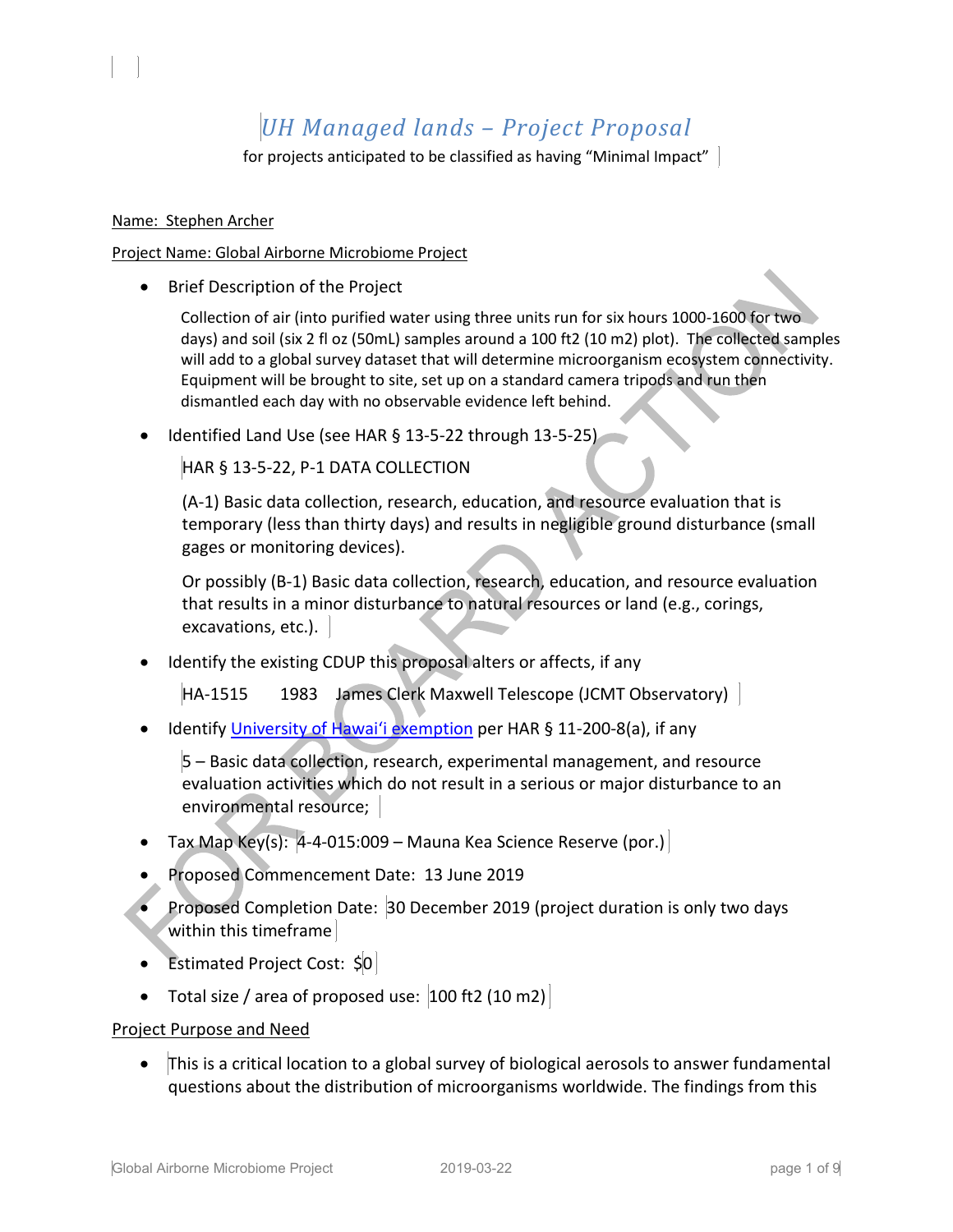data will be important to understanding ecosystem resilience and provide baseline data important to airborne microbial modelling.

- Project is jointly funded by Yale-NUS (National University of Singapore) and Auckland University of Technology (New Zealand) with international collaborators involved worldwide.
- Permission already granted by Jessica Dempsey, Deputy Director of JCMT for access to and use of sublease area for sampling.
- The microbial communities will vary around the summit and for this study to be consistent with the rest of the global samplings the investigator needs to collect from directly around where the air sampling is done.
- The methods of storage, DNA extraction, sequencing and numerous other factors in the data generation would be different making confident comparisons with data from previous research collections difficult if not impossible.
- Specimens (cinder) not consumed in analysis or needed for archival documentation will be returned as permissible under import/export laws.

## Existing Conditions at Project Site(s)

l,

• Geology, Climate, & Hazards

Sampling would be conducted adjacent to existing facilities minimizing hazards. The high altitude, geographically isolated and low biological life at this site makes it perfect to gain a background air sample not contaminated by human influences.

• Flora, Fauna, Ecology, Water Resources

Very little disruption will be caused to the ecology of the area with the removal of a small amount (a total of approximately 12 fl oz) of soil samples. The site is previously disturbed through the construction of the JCMT facility.

• Cultural Resources

The nearest Historic Property SIHP #16164, an upright (shrine) slightly more than 700' away. This project is limited to the observatory site and no impacts are expected.

• Recreation

There is no recreation at the site. This project will have no impact on recreation.

• Built Infrastructure

The study site will be located adjacent to the JCMT facility and parking area. We intend to set up temporary sampling equipment adjacent to one of the buildings, with additional guidance from Jessica Dempsey, Deputy Director of JCMT or other representative, using camera tripods leaving no long-term evidence of our sampling.

• Landscaping & Visual Conditions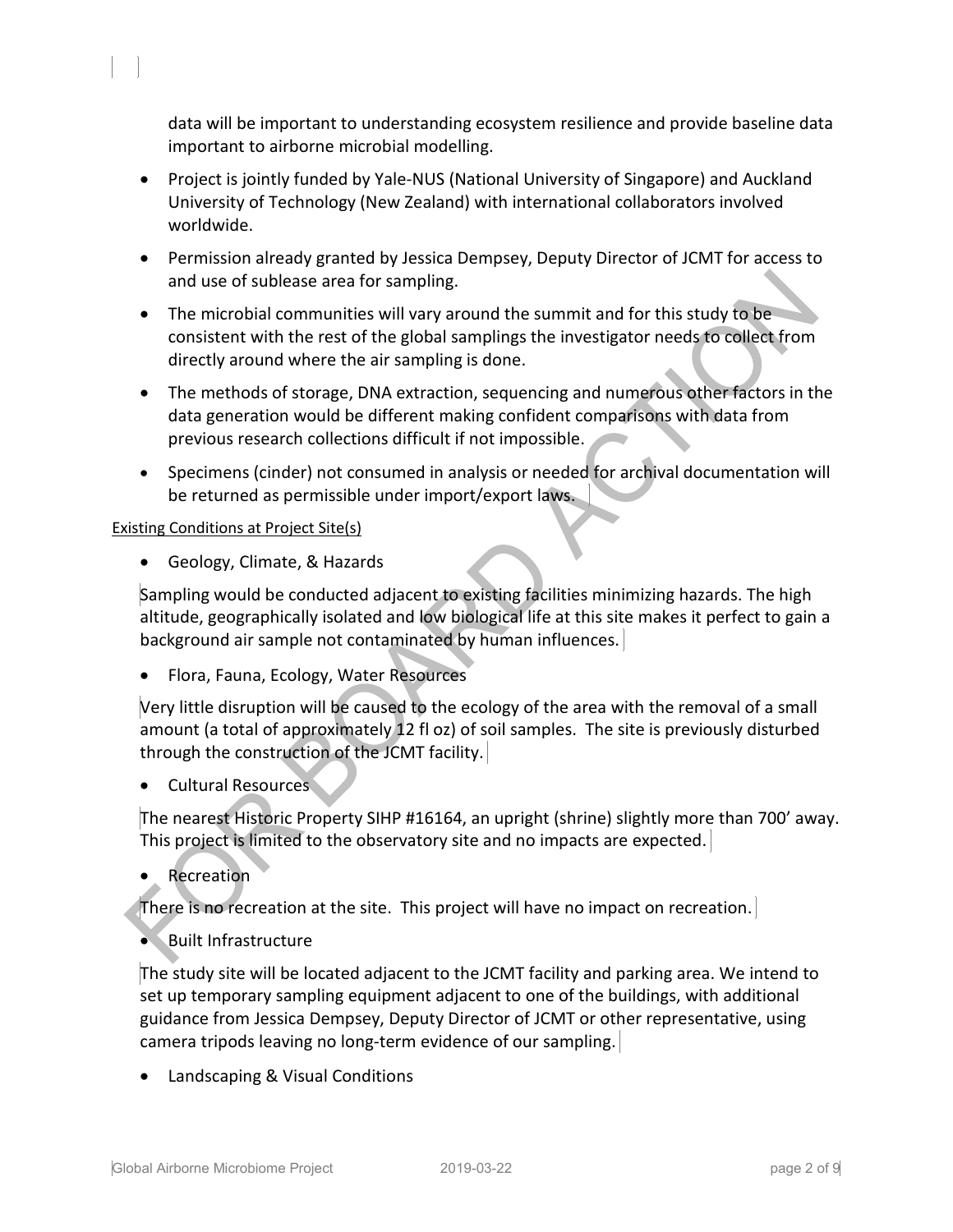This project will have no long-term effect on the visual conditions at the site and sampling will be conducted six hours per day for two days only.

#### Description of the Project

l,

• Describe the process of completing the project.

Three Coriolis samplers [\(https://www.bertin-instruments.com/product/air](https://www.bertin-instruments.com/product/air-samplers/coriolis-micro-air-sampler/)[samplers/coriolis-micro-air-sampler/](https://www.bertin-instruments.com/product/air-samplers/coriolis-micro-air-sampler/) ) will be temporarily set up on camera tripods using power from one of the observatory facilities from 1000-1600 on the 13-15 of June 2019. Meteorological conditions, particle counts and biological activity will be determined with handheld meters. The total space taken up by all sampling units will be approximately 100ft2 (10m2). The tripods holding the sampling units are approximately 5ft (1.5m) high. Additionally, six 2 fl oz (50mL) soil samples will be collected from within this area. Once sampling is completed all equipment will be removed and care will be taken to ensure no long time evidence of our sampling has taken place.

**Location** 

Temporary sampling equipment will be set up adjacent to the JCMT facility, using camera tripods leaving no long-term evidence of the sampling.



Samples will be collected within the blue box outlined in the figure below.

Who will do the work?

Two scientists (Dr Stephen Archer and Dr Kevin Lee) from Auckland University of Technology (New Zealand) will set up the equipment and collect the samples. They both have significant field experience in sensitive environments worldwide.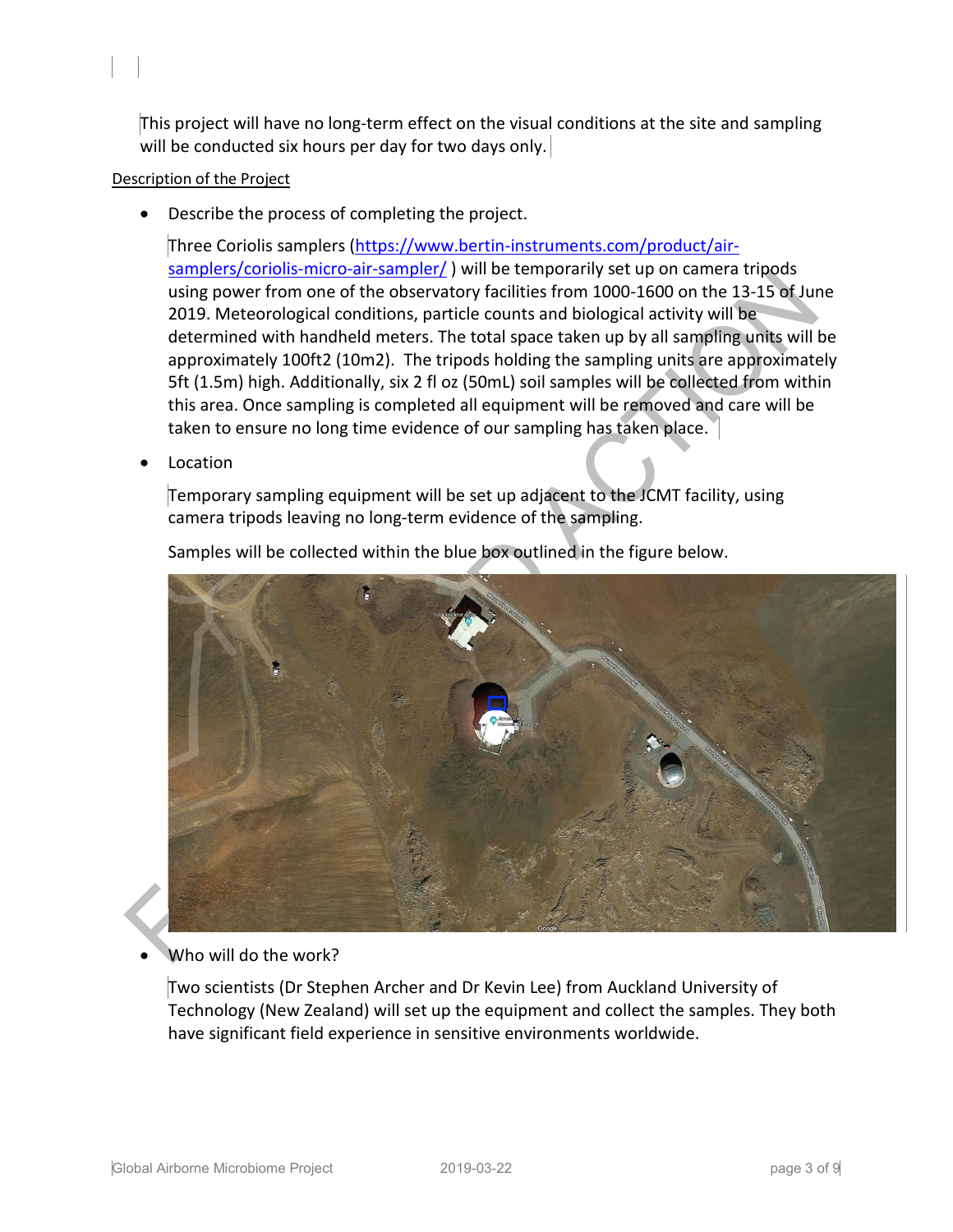The scientists are coordinating with investigators who conducted the soil microbial work completed with past permafrost research to minimize collection needs and maximize research results and benefits.

• Equipment & Transportation

The equipment fits into two passenger suitcases and will be transported in a standard vehicle using existing roads to the Mauna Kea Observatory. The equipment uses standard motors that emit limited sound, similar to the sound of running a vacuum cleaner). They will be run only during the day.

#### Measures to protect the environment and/or mitigate impacts

#### Protective Measures

l,

- Equipment will be set up in an area out of the way of staff at the Mauna Kea Observatories in consultation with JCMT staff. Activities will be carried out as specified during the day with no long term impacts to the environment.
- Notify OMKM in writing at least 5 days prior, and no more than 14 days prior, to beginning field work on UH managed lands (Halepōhaku, Road Corridor, Maunakea Science Reserve, or Astronomy Precinct).
- All project participants must attend a Maunakea orientation prior to participating in field work.
- Use of 4-wheel drive vehicles, with 4-wheel drive engaged, when traveling above Halepōhaku is required.
- Allow OMKM Rangers to visit and monitor activities.
- Comply with all actions and measures described in the proposal, including (community) benefits, CMP compliance list, and mitigation measures.
- Ensure that loose tools or equipment are not left unattended and are properly stored at the end of each day.
- In preparation for high wind conditions protocols must include measures to ensure debris and equipment are not blown from the job site. Projects occurring in the summit region must verify that temporary and permanent infrastructure can sustain 120mph winds.
- All improvements shall be designed and installed to withstand the severe weather conditions on the mountain.
- Remove and properly dispose of all waste material. All perishable items including food, food wrappers and containers, etc. shall be removed from the site at the end of each day and properly disposed.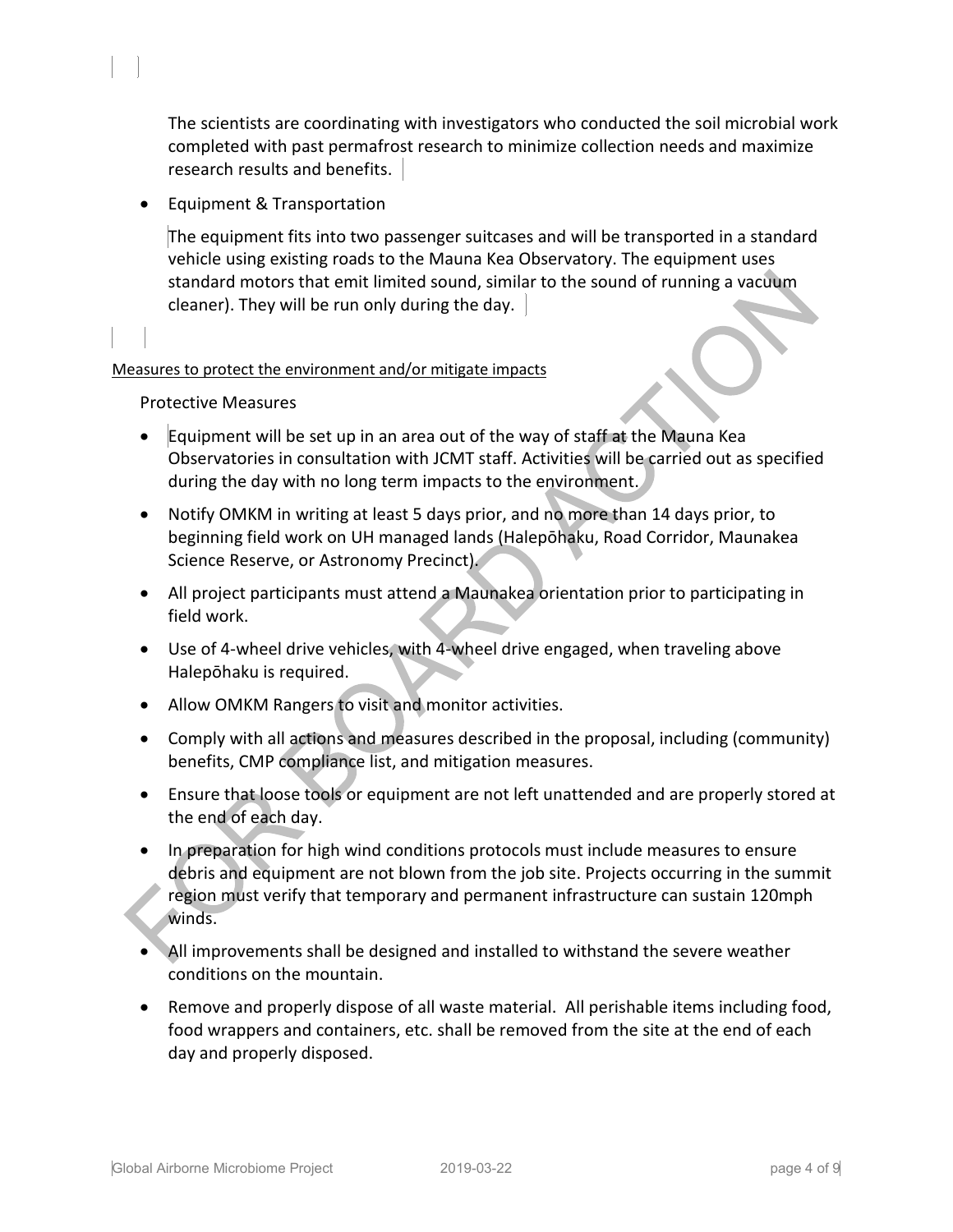- Use of lighting from sunset to sunrise is prohibited unless otherwise stated in the project proposal and approved.
- Employ invasive species prevention best practices, including inspections of materials by a DLNR-approved biologist, as identified in the Maunakea Invasive Species Management Plan prior to entering UH managed lands. Every inspection request submitted to OMKM shall include correspondence with the observatory representative(s) identified in the initial notification. Inspections shall not occur on UH managed lands on Maunakea, at State or County parks, along public roadsides, or on Department of Hawaiian Home Lands.
- Motorized equipment, when stationary, must have a drain-pan in place suitable for catching fuel or fluid leaks. To allow for expansion with reduced atmospheric pressure, fuel tanks should not be more than 3/4 full prior to transport to the summit (unless used as the fuel source for transport to the summit).
- When closed to the public yet open to Observatories, vehicle access to the Maunakea Summit Access Road above the Halepōhaku Mid-Level Support Facility area is limited to expressly marked Observatory, MKSS, OMKM, Federal, or State of Hawaiʻi vehicles when operated by their approved employees or representatives on official business and possessing requisite orientation, training, safety, and self-rescue supplies.
- Nēnē (Branta sandvicensis) may be present. If a nēnē appears within 100 feet (30.5 meters) of ongoing work, all activity shall be temporarily suspended until the animal leaves the area of its own accord. Feeding of nēnē is prohibited.
- The project approval/permit may not be transferred or assigned. A copy of the approval/permit must be present on-site and available for review at all times while are working on University-managed lands.
- Unless otherwise stated in the proposal, upon project completion copies of all data, field notes, photos, log books, collected specimens, and other forms of documentation will be shared with OMKM for future, unrestricted, use by OMKM or its designee. All geospatial data, metadata or applications must be in a format compatible with OMKM GIS software or other industry standard identified in advance.
- Collected specimens that are not consumed in analysis will be returned to OMKM unless otherwise specified.
- No use of mechanized equipment is allowed unless authorized by this permit.
- Identify and comply with other permit requirements, such as County of Hawaii building permits or Department of Land & Natural Resources (see both any applicable DLNR permit and **HAR §13-5-42 Standard conditions**).
- Placement of permanent: markers, monuments, mag nails, survey pins, etc. is not allowed without explicit prior approval from OMKM (and the State if required) for this purpose. ALL surveyors work must be shared with OMKM in digital format (i.e. CAD file as well as PDF) with coordinate info stored in and using a common, transferrable

l,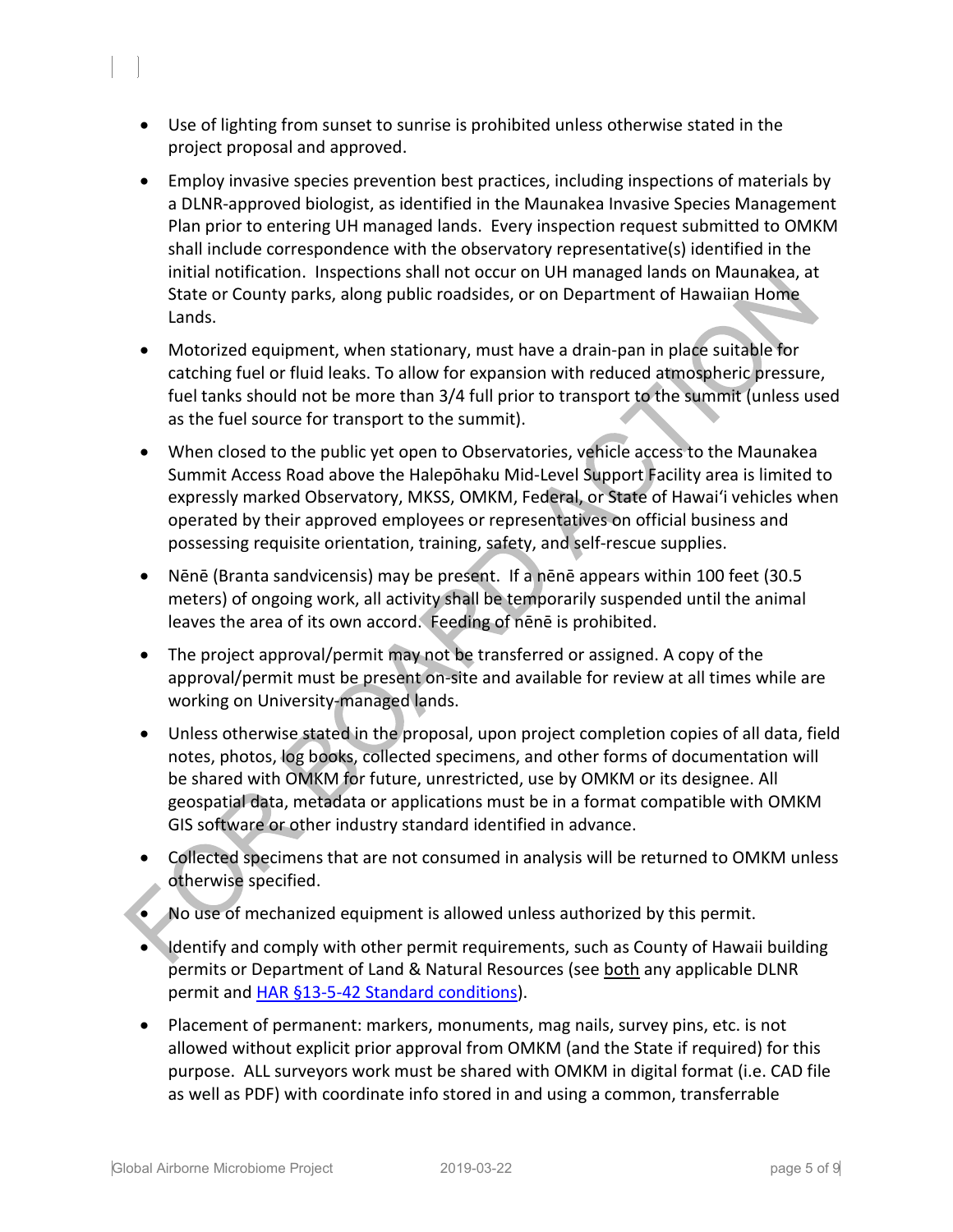coordinate reference system such as "State Plane Coordinates (NAD83), Hawaii Zone 1".

- Use of cell-phones, other than in airplane mode, is prohibited except in case of emergency.
- Use of real-time GPS during any surveying or equipment operation requires advance written approval from OMKM and the Institute for Astronomy. Written approval should be requested at least 4 weeks prior to the proposed activity.
- Electronic and paper copies of all publications resulting from the work will be provided to OMKM.
- When applicable, a brief, approximately 1-page, non-technical summary suitable for public outreach (school groups, community meetings, newsletter articles, etc.) must be provided to OMKM within 90 days of project completion or publication. Photos and illustrations are encouraged.
- Notify OMKM in writing when field activity associated with the project is completed. This notification must list all steps identified in the "notice to proceed" and explicitly communicate the status of completion.
- The project must be completed within the time frame specified in the proposal and (when applicable) DLNR approval. Projects not completed within this timeframe are not allowed to continue (or commence) without explicit, prior, written approval from OMKM.

## Compliance with Lease, Sublease, or Comprehensive Management Plan (CMP)

The proposed project addresses Management Action NR-17.

|                                           | <b>NATURAL RESOURCES</b>                                                                                 | <b>Subplans</b>        | <b>Comments</b>                                                                                      |
|-------------------------------------------|----------------------------------------------------------------------------------------------------------|------------------------|------------------------------------------------------------------------------------------------------|
| <b>Inventory, Monitoring and Research</b> |                                                                                                          |                        |                                                                                                      |
| NR-<br>17                                 | Conduct research to fill knowledge<br>gaps that cannot be addressed<br>through inventory and monitoring. | <b>NRMP</b><br>4.1.2.3 | This study will fill an existing<br>knowledge gap regarding<br>microbial diversity in the<br>region. |

# Identify other required or associated permits

Importation permit to New Zealand has been gained.

• Five Year Outlook

l,

Not identified in five year outlook, this is a 3<sup>rd</sup> party research proposal.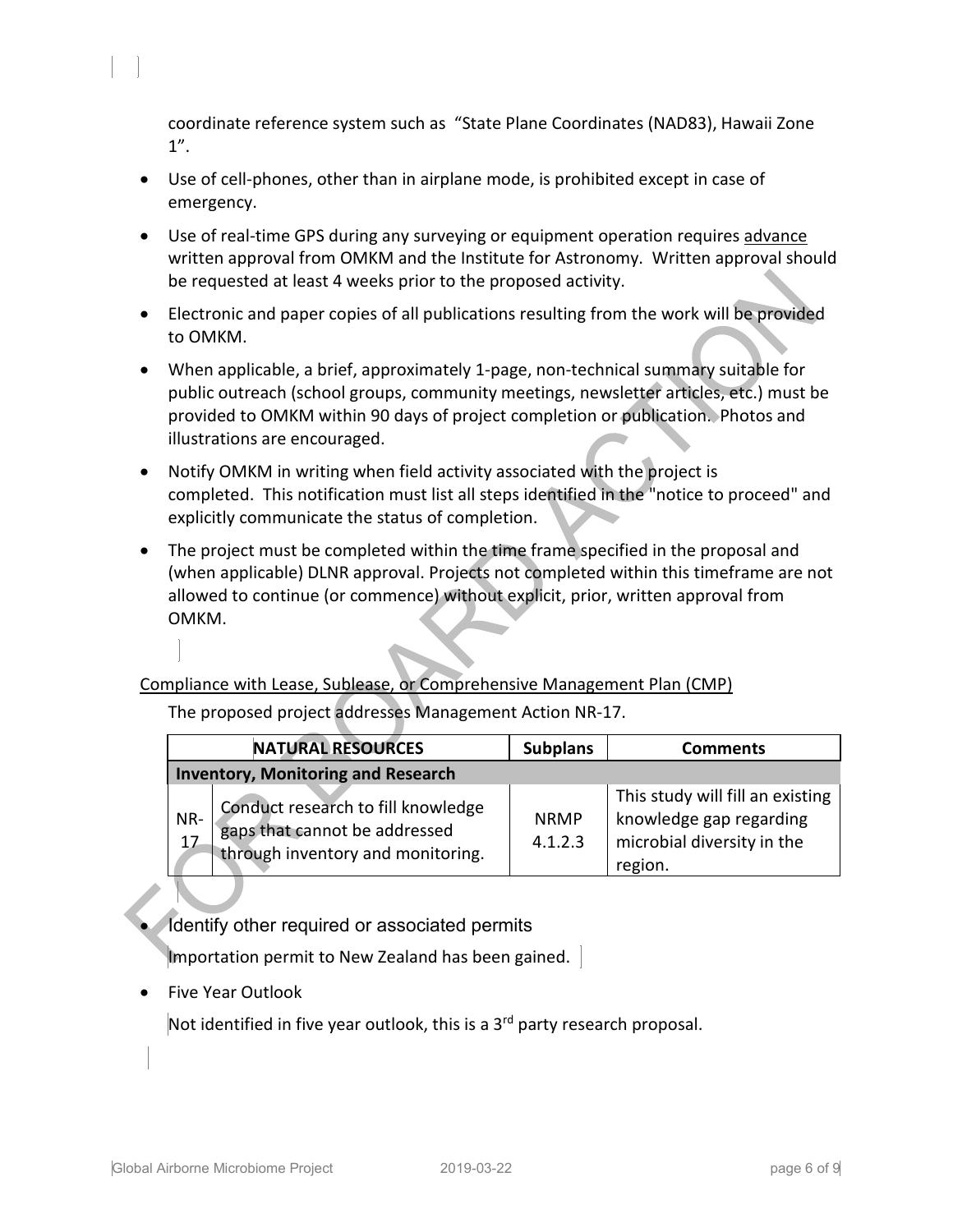#### **Community Benefits**

l,

• Benefits to other Maunakea entities and/or global astronomy community

This is a project related to microbial distribution by air globally and not of direct relevance to the astronomy community but rather the general scientific community. All data will be made available for those interested and integrated into a global dataset putting this location into a global context and increasing its profile to new scientific communities.

• Benefits to the Hawaii Island community

This study will increase the profile and appreciation of local beauty by international community through research reports and ongoing coverage of the survey. The researchers involved in this study will stay and spend money towards the local economy while in Hawaii. The study will highlight the significance and importance of including Hawaii to airborne microbiology encouraging further researchers to visit, spending money in the local economy. All findings will be made publicly available providing data previously unavailable in the region.

• Will data, publications, or other products be free and available to the public?

Yes. Data will be placed unprocessed on public servers for all to use and the data will be analyzed as part of a global dataset to be published and made publicly available.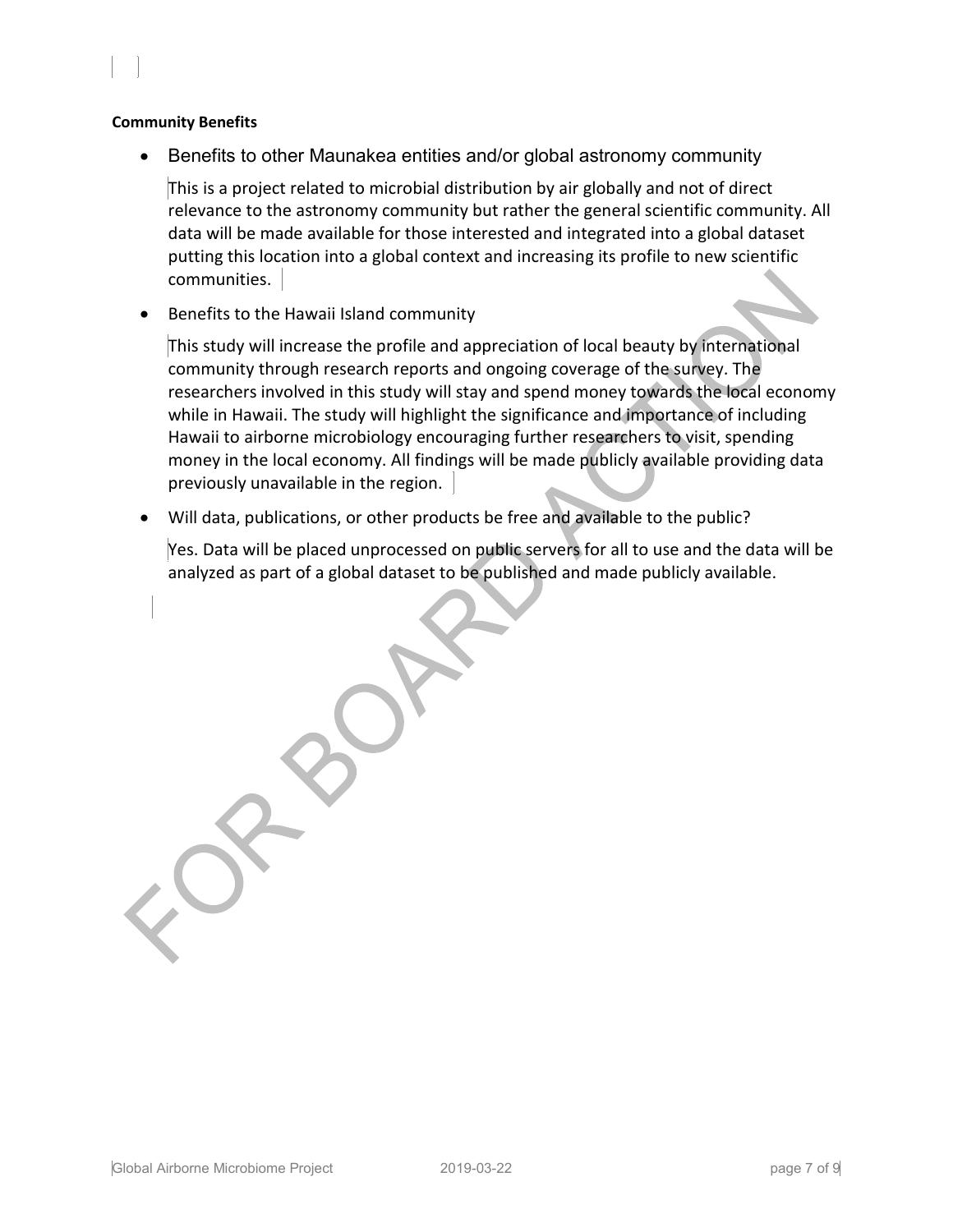#### DLNR Evaluation Criteria

l,

After approval by the Maunakea Management Board, the Department of Land & Natural Resources or Board of Land & Natural Resources will evaluate the merits and approve the project based on the following eight criteria (§13-5-30). See <http://dlnr.hawaii.gov/occl/files/2013/08/13-5-2013.pdf>

1. The purpose of the Conservation District is to conserve, protect, and preserve the important natural and cultural resources of the State through appropriate management and use to promote their long-term sustainability and the public health, safety, and welfare. (ref §13-5-1) How is the proposed land use consistent with the purpose of the conservation district?

The project will help protect native biota, limit risk of introducing non-native biota, and educate

all users.

2. How is the proposed use consistent with the objectives of the Resource subzone of the land on which the land use will occur? (§13-5-13 The objective of this subzone is to ensure, with proper management, the sustainable use of the natural resources of those areas. This subzone shall encompass: lands necessary for providing future parkland and lands presently used for national, state, county, or private parks. Land suitable for outdoor recreational uses such as hunting, fishing, hiking, camping, and picnicking. [And other lands not applicable to Maunakea.])

The project will increase our understanding of local resources in a global context. No permanent impacts will occur.

3. Describe how the proposed land use complies with the provisions and guidelines contained in chapter 205A, HRS, entitled "Coastal Zone Management".

The project is not near nor is there a direct hydrological connection to the coastal zone.

4. Describe how the proposed land use will not cause substantial adverse impact to existing natural resources within the surrounding area, community or region.

The project is temporary and will occur only in existing improved areas. Cinder samples are approximately 12 fl oz total. The principal investigators are openly collaborating with previous researchers who have worked on this topic to minimize impacts while maximizing benefits.

5. Describe how the proposed land use, including buildings, structures and facilities, is compatible with the locality and surrounding areas, appropriate to the physical conditions and capabilities of the specific parcel or parcels.

The project is temporary and will occur only in existing improved areas.

6. Describe how the existing physical and environmental aspects of the land, such as natural beauty and open space characteristics, will be preserved or improved upon.